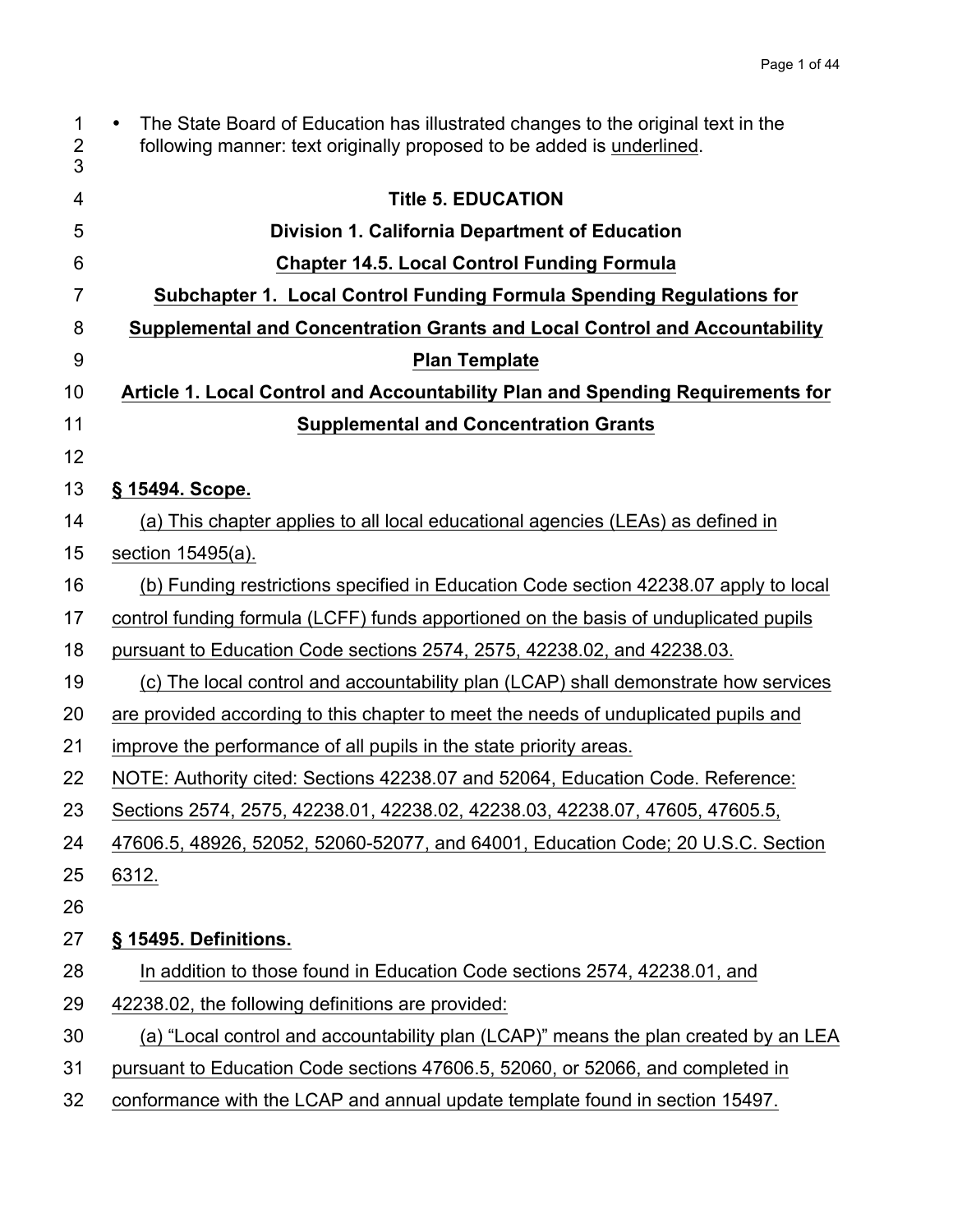| 1              | (b) "Local educational agency (LEA)" means a school district, county office of                |
|----------------|-----------------------------------------------------------------------------------------------|
| $\overline{2}$ | education, or charter school.                                                                 |
| 3              | (c) "Prior year" means one fiscal year immediately preceding the fiscal year for which        |
| 4              | an LCAP is approved.                                                                          |
| 5              | (d) "Services" as used in Education Code section 42238.07 may include, but are not            |
| 6              | limited to, services associated with the delivery of instruction, administration, facilities, |
| $\overline{7}$ | pupil support services, technology, and other general infrastructure necessary to             |
| 8              | operate and deliver educational instruction and related services.                             |
| 9              | (e) "State priority areas" means the priorities identified in Education Code sections         |
| 10             | 52060 and 52066. For charter schools, "state priority areas" means the priorities             |
| 11             | identified in Education Code section 52060 that apply for the grade levels served or the      |
| 12             | nature of the program operated by the charter school.                                         |
| 13             | (f) "to improve services" means to grow services in quality.                                  |
| 14             | (g) "to increase services" means to grow services in quantity.                                |
| 15             | (h) "unduplicated pupil" means any of those pupils to whom one or more of the                 |
| 16             | definitions included in Education Code section 42238.01 apply, including low income,          |
| 17             | foster youth, and English learner.                                                            |
| 18             | NOTE: Authority cited: Sections 42238.07 and 52064, Education Code. Reference:                |
| 19             | Sections 2574, 2575, 42238.01, 42238.02, 42238.03, 42238.07, 47605, 47605.5,                  |
| 20             | 47606.5, 48926, 52052, 52060-52077, and 64001, Education Code; 20 U.S.C. Section              |
| 21             | 6312.                                                                                         |
| 22             |                                                                                               |
| 23             | § 15496. Requirements for LEAs to Demonstrate Increased or Improved Services                  |
| 24             | for Unduplicated Pupils in Proportion to the Increase in Funds Apportioned for                |
| 25             | <b>Supplemental and Concentration Grants.</b>                                                 |
| 26             | (a) An LEA shall provide evidence in its LCAP to demonstrate how funding                      |
| 27             | apportioned on the basis of the number and concentration of unduplicated pupils,              |
| 28             | pursuant to Education Code sections 2574, 2575, 42238.02, and 42238.03 is used to             |
| 29             | support such pupils. This funding shall be used to increase or improve services for           |
| 30             | unduplicated pupils as compared to the services provided to all pupils in proportion to       |
| 31             | the increase in funds apportioned on the basis of the number and concentration of             |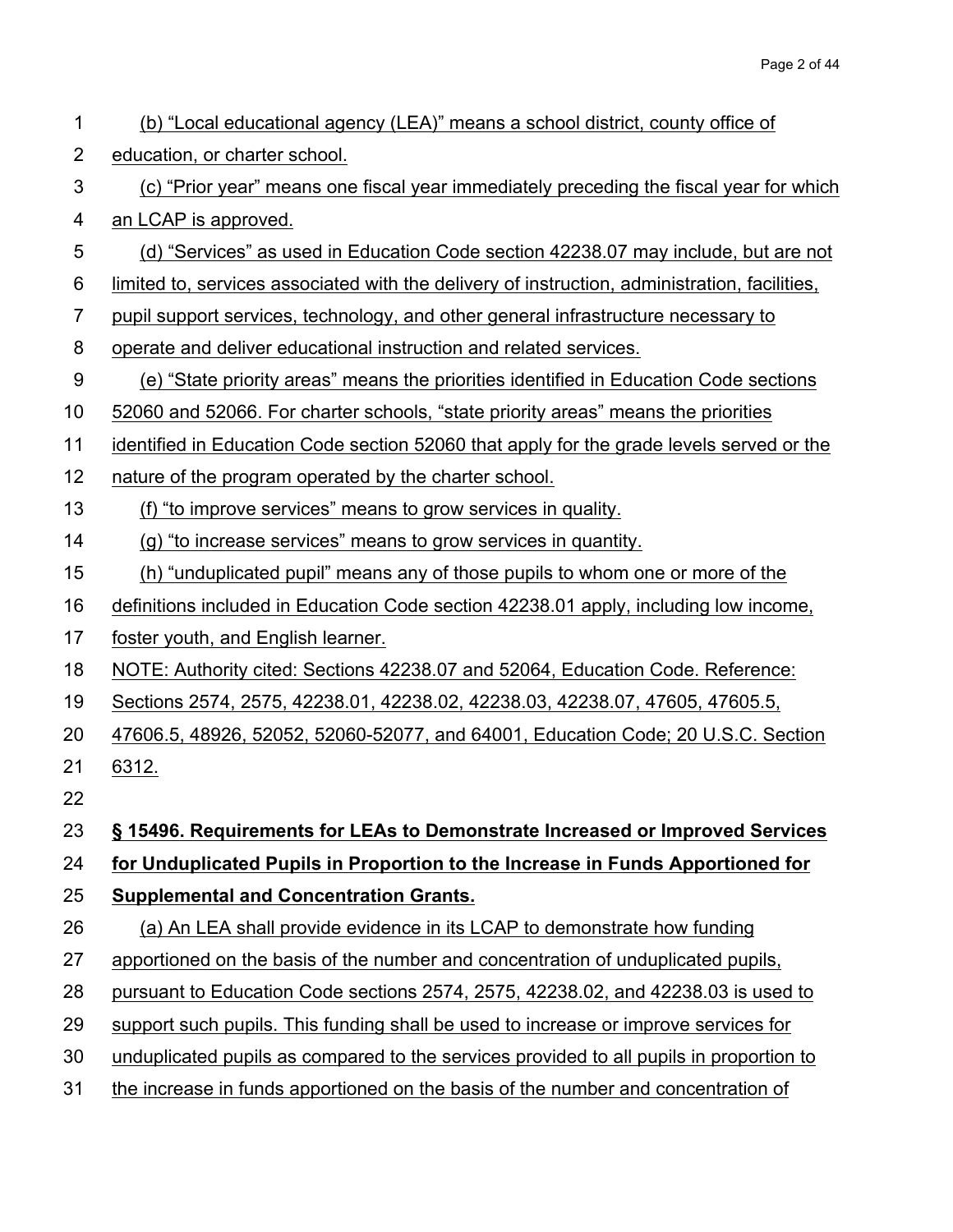| $\mathbf 1$    | unduplicated pupils as required by Education Code section 42238.07(a)(1). An LEA            |
|----------------|---------------------------------------------------------------------------------------------|
| $\overline{2}$ | shall include in its LCAP an explanation of how expenditures of such funding meet the       |
| 3              | LEA's goals for its unduplicated pupils in the state priority areas. An LEA shall           |
| 4              | determine the percentage by which services for unduplicated pupils must be increased        |
| 5              | or improved above services provided to all pupils in the fiscal year as follows:            |
| 6              | (1) Estimate the amount of the LCFF target attributed to the supplemental and               |
| 7              | concentration grants for the LEA calculated pursuant to Education Code sections             |
| 8              | 42238.02 and 2574 in the fiscal year for which the LCAP is adopted.                         |
| 9              | (2) Estimate the amount of LCFF funds expended by the LEA on services for                   |
| 10             | unduplicated pupils in the prior year that is in addition to what was expended on           |
| 11             | services provided for all pupils. The estimated amount of funds expended in 2013-14         |
| 12             | shall be no less than the amount of Economic Impact Aid funds the LEA expended in           |
| 13             | the 2012-13 fiscal year.                                                                    |
| 14             | $(3)$ Subtract subdivision $(a)(2)$ from subdivision $(a)(1)$ .                             |
| 15             | $(4)$ Multiply the amount in subdivision $(a)(3)$ , by the most recent percentage           |
| 16             | calculated by the Department of Finance that represents how much of the statewide           |
| 17             | funding gap between current funding and full implementation of LCFF is eliminated in        |
| 18             | the fiscal year for which the LCAP is adopted.                                              |
| 19             | $(5)$ Add subdivision $(a)(4)$ to subdivision $(a)(2)$ .                                    |
| 20             | (6) Subtract subdivision (a)(5) from the LEA's total amount of LCFF funding pursuant        |
| 21             | to Education Code sections 42238.02 and 2574, as implemented by Education Code              |
| 22             | sections 42238.03 and 2575 respectively, excluding add-ons for the Targeted                 |
| 23             | Instructional Improvement Grant program and the Home to School Transportation               |
| 24             | program, in the fiscal year for which the LCAP is adopted.                                  |
| 25             | $(7)$ Divide the amount in subdivision (a)(5) by the amount in subdivision (a)(6).          |
| 26             | $(8)$ If the calculation in subdivision $(a)(3)$ yields a number less than or equal to zero |
| 27             | or when LCFF is fully implemented statewide, then an LEA shall determine its                |
| 28             | percentage for purposes of this section by dividing the amount of the LCFF target           |
| 29             | attributed to the supplemental and concentration grant for the LEA calculated pursuant      |
| 30             | to Education Code sections 42238.02 and 2574 in the fiscal year for which the LCAP is       |
| 31             | adopted by the remainder of the LEA's LCFF funding, excluding add-ons for the               |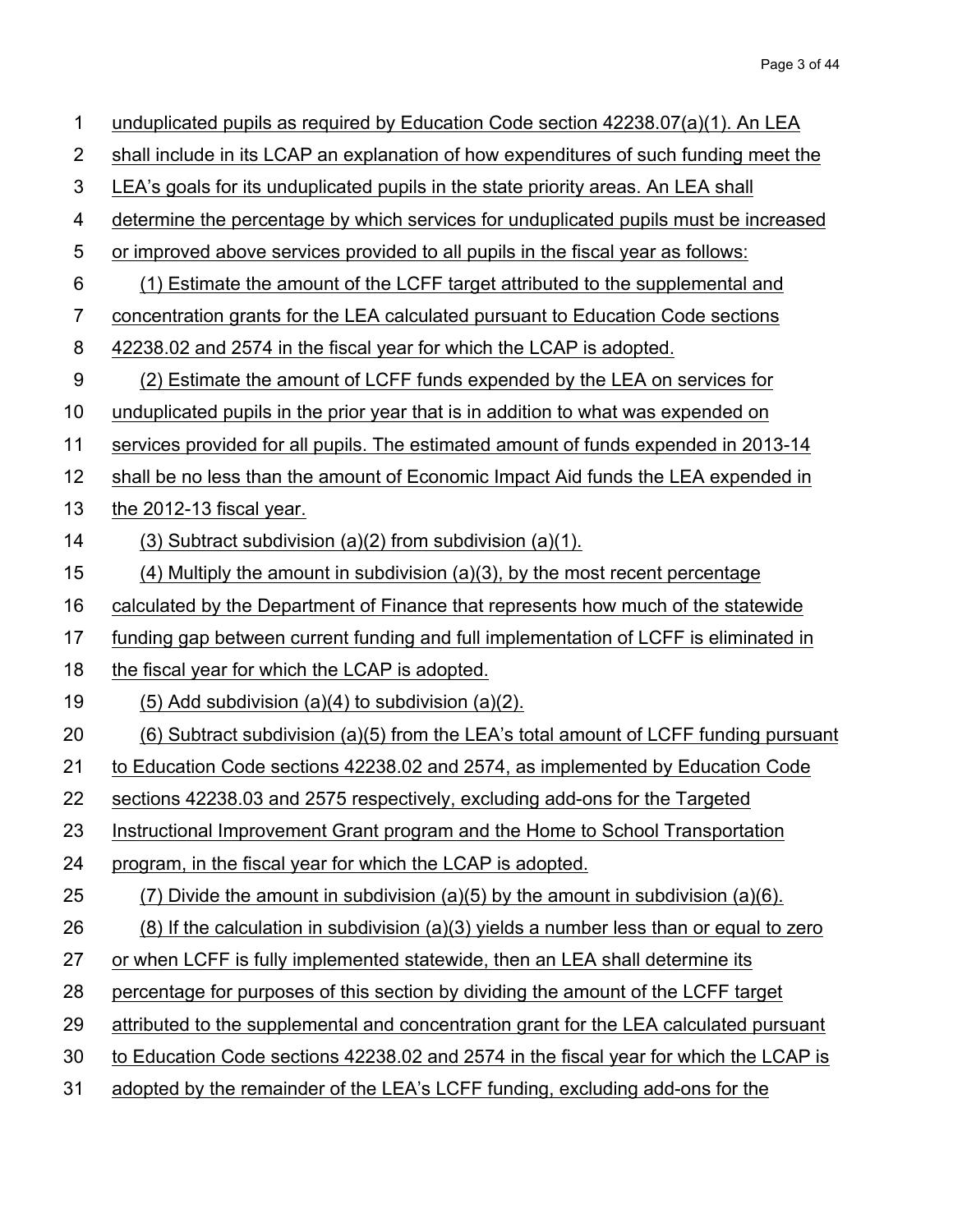| $\mathbf 1$    | Targeted Instructional Improvement Grant program and the Home to School                       |
|----------------|-----------------------------------------------------------------------------------------------|
| $\overline{2}$ | Transportation program.                                                                       |
| 3              | (b) This subdivision identifies the conditions under which an LEA may use funds               |
| 4              | apportioned on the basis of the number and concentration of unduplicated pupils for           |
| 5              | districtwide, schoolwide, countywide, or charterwide purposes: Pursuant to Education          |
| 6              | Code section 42238.07(a)(2), an LEA may demonstrate it has increased or improved              |
| $\overline{7}$ | services for unduplicated pupils under subdivision (a) of this section by using funds to      |
| 8              | upgrade the entire educational program of a school site, a school district, a charter         |
| $9\,$          | school, or a county office of education as follows:                                           |
| 10             | (1) A school district that has an enrollment of unduplicated pupils in excess of 55           |
| 11             | percent of the district's total enrollment in the fiscal year for which an LCAP is adopted    |
| 12             | or in the prior year may expend supplemental and concentration grant funds on a               |
| 13             | districtwide basis. A school district expending funds on a districtwide basis shall do all of |
| 14             | the following:                                                                                |
| 15             | (A) Identify in the LCAP those services that are being provided on a districtwide             |
| 16             | basis.                                                                                        |
| 17             | (B) Describe in the LCAP how such services are directed towards meeting the                   |
| 18             | district's goals for its unduplicated pupils in the state priority areas.                     |
| 19             | (2) A school district that has an enrollment of unduplicated pupils that is less than 55      |
| 20             | percent of the district's total enrollment in the fiscal year for which an LCAP is adopted    |
| 21             | or in the prior year may expend supplemental grant funds on a districtwide basis. A           |
| 22             | school district expending funds on a districtwide basis shall do all of the following:        |
| 23             | (A) Identify in the LCAP those services that are being provided on a districtwide             |
| 24             | basis.                                                                                        |
| 25             | (B) Describe in the LCAP how such services are directed towards meeting the                   |
| 26             | district's goals for its unduplicated pupils in the state priority areas.                     |
| 27             | (C) Describe how these services are the most effective use of the funds to meet the           |
| 28             | district's goals for its unduplicated pupils in the state priority areas.                     |
| 29             | (3) A school district that has an enrollment of unduplicated pupils at a school that is       |
| 30             | in excess of 40 percent of the school's total enrollment in the fiscal year for which an      |
| 31             | LCAP is adopted or in the prior year may expend supplemental and concentration grant          |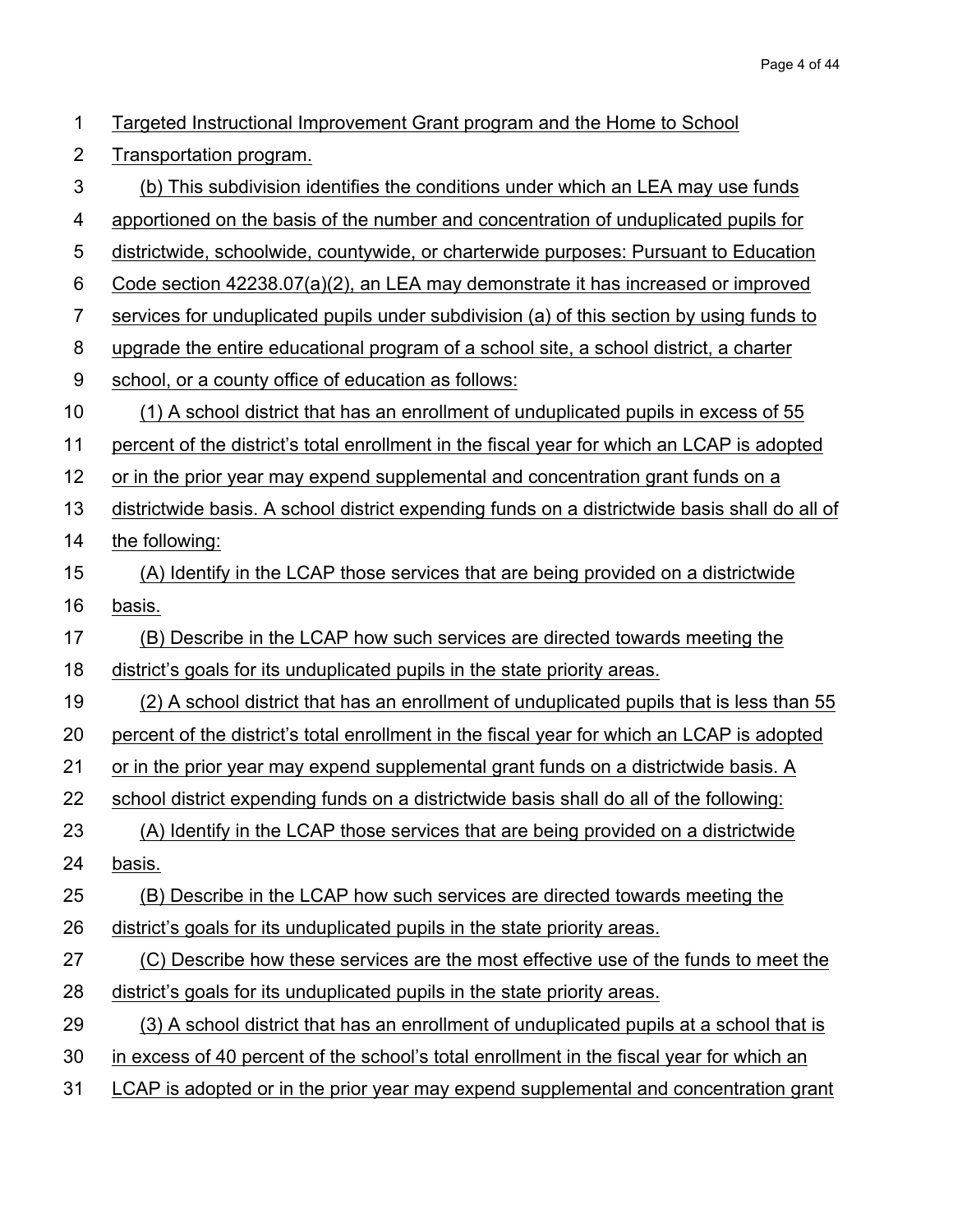| 1              | funds on a schoolwide basis. A school district expending funds on a schoolwide basis      |
|----------------|-------------------------------------------------------------------------------------------|
| $\overline{2}$ | shall do all of the following:                                                            |
| 3              | (A) Identify in the LCAP those services that are being provided on a schoolwide           |
| 4              | basis.                                                                                    |
| 5              | (B) Describe in the LCAP how such services are directed towards meeting the               |
| 6              | district's goals for its unduplicated pupils in the state priority areas.                 |
| $\overline{7}$ | (4) A school district that has an enrollment of unduplicated pupils that is less than 40  |
| 8              | percent of the school site's total enrollment in the fiscal year for which an LCAP is     |
| 9              | adopted or in the prior year may expend supplemental and concentration grant funds on     |
| 10             | a schoolwide basis. A school district expending funds on a schoolwide basis shall do all  |
| 11             | of the following:                                                                         |
| 12             | (A) Identify in the LCAP those services that are being provided on a schoolwide           |
| 13             | basis.                                                                                    |
| 14             | (B) Describe in the LCAP how such services are directed towards meeting the               |
| 15             | district's goals for its unduplicated pupils in the state priority areas.                 |
| 16             | (C) Describe how these services are the most effective use of the funds to meet the       |
| 17             | district's goals for its unduplicated pupils in the state priority areas.                 |
| 18             | (5) A county office of education expending supplemental and concentration grant           |
| 19             | funds on a countywide basis or a charter school expending supplemental and                |
| 20             | concentration grant funds on a charterwide basis shall do all of the following:           |
| 21             | (A) Identify in the LCAP those services that are being provided on a countywide or        |
| 22             | charterwide basis.                                                                        |
| 23             | (B) Describe in the LCAP how such services are directed towards meeting the               |
| 24             | county office of education's or charter school's goals for its unduplicated pupils in the |
| 25             | state priority areas.                                                                     |
| 26             | (c) County superintendent of schools oversight of demonstration of proportionality: In    |
| 27             | making the determinations required under Education Code section 52070(d)(3), the          |
| 28             | county superintendent of schools shall review any descriptions provided under             |
| 29             | subdivisions (b)(2)(B) and (b)(2)(C) or subdivisions (b)(4)(B) and (b)(4)(C) when         |
| 30             | determining whether the LEA has fully demonstrated that it will increase or improve       |
| 31             | services for unduplicated pupils under subdivision (a). If a county superintendent of     |